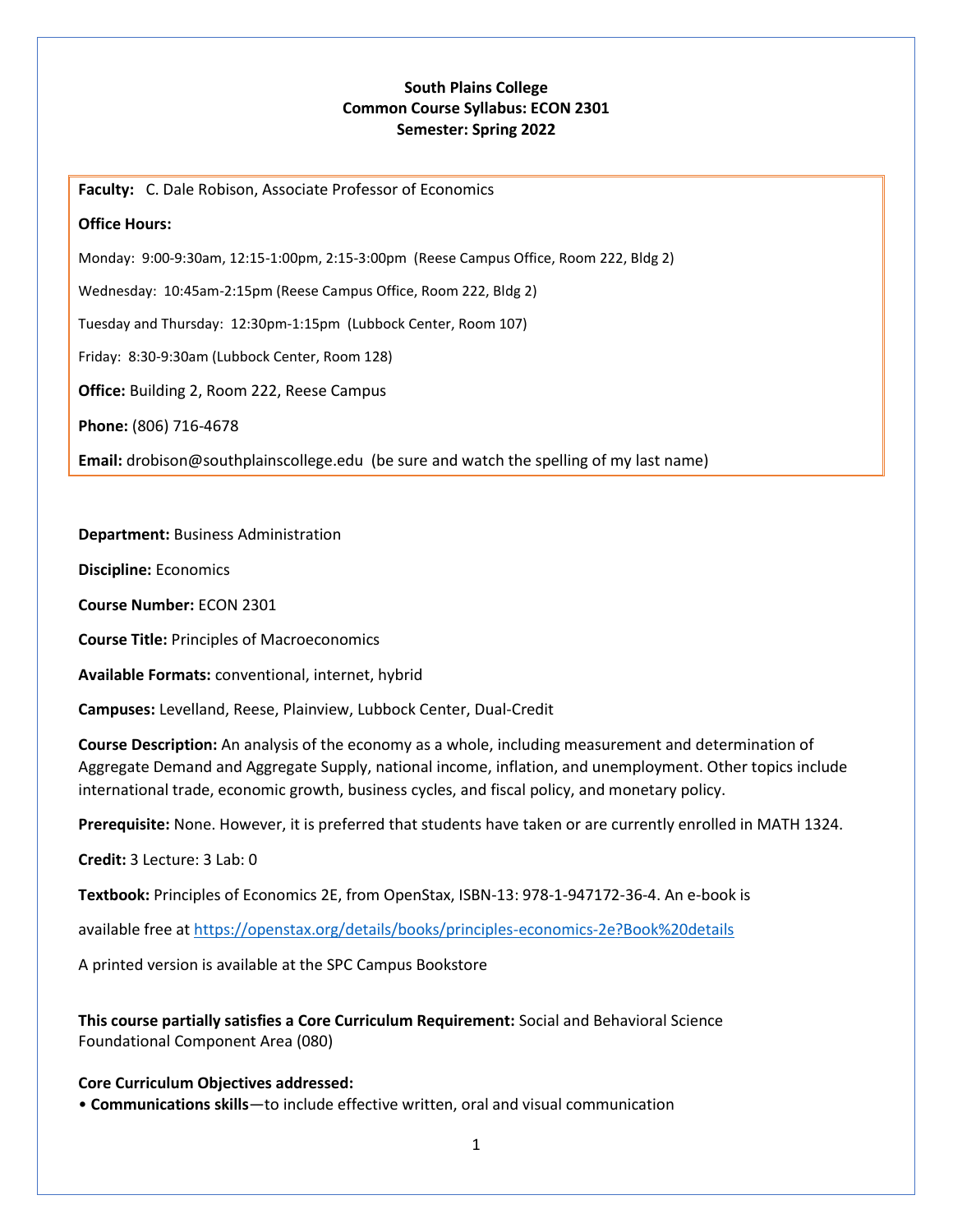• **Critical thinking skills**—to include creative thinking, innovation, inquiry, and analysis, evaluation and synthesis of information

• **Empirical and quantitative competency skills**—to manipulate and analyze numerical data or observable facts resulting in informed conclusions

• **Personal Responsibility**—to include the ability to connect choices, actions, and consequences to ethical decision-making

• **Social Responsibility**—to include the demonstrated knowledge and competence, knowledge of civic responsibility, and the ability to engage effectively in regional, national, and global communities

# **Student Learning Outcomes:**

1. Explain the role of scarcity, specialization, opportunity cost and cost/benefit analysis in economic decisionmaking.

2. Identify the determinants of supply and demand; demonstrate the impact of shifts in both market supply and demand curves on equilibrium price and output.

3. Define and measure national income and rates of unemployment and inflation.

4. Identify the phases of the business cycle and the problems caused by cyclical fluctuations in the market economy.

5. Define money and the money supply; describe the process of money creation by the banking system and the role of the central bank.

6. Construct the aggregate demand and aggregate supply model of the macroeconomy and use it to illustrate macroeconomic problems and potential monetary and fiscal policy solutions.

7. Explain the mechanics and institutions of international trade and their impact on the macroeconomy.

8. Define economic growth and identify sources of economic growth.

9. Address issues, policies, public opinions, expectations, environmental, and cultural changes that affect industry, society, choices, and the current economic state.

**Student Learning Outcomes Assessment:** This course will be assessed on an annual basis.

# **Course Evaluation:**

Quizzes: 180 points (28% of grade) Discussion Boards/Case Study Assignment: 54 points (9% of grade) 4 exams: 400 points (63% of grade) Total: 634 points (100% for the semester) Grading Scale: A = 567-634 points (90% - 100%) B = 504-566 points (80% - 89%) C = 440-503 points (70% - 79%) D = 377-439 points (60% - 69%)  $F = 0-376$  points  $(0 - 59%)$ 

**Quizzes:** There will be 13 quizzes in the class. There is one 60 point quiz that will cover points and facts that you will find from information posted in the course through Blackboard, and this syllabus. This quiz will test your knowledge of basic course information and how to maneuver the course in blackboard. The remaining 12 quizzes are 10 points each and will be based on the 10 chapters from the textbook that are covered in this course.

**Discussion Boards/Case Study Discussion:** There is a Case Study Discussion Board worth 54 points. For the Case Study Discussion, you will read a case study related to a topic about the course and type 3-4 paragraphs answering assigned questions. You are also expected to respond to two of your classmates with a written response that is meaningful and relevant. In other words, your response must be more than the phrases, "I agree" or "good point", etc. A detailed rubric regarding this assignment will be located in Blackboard.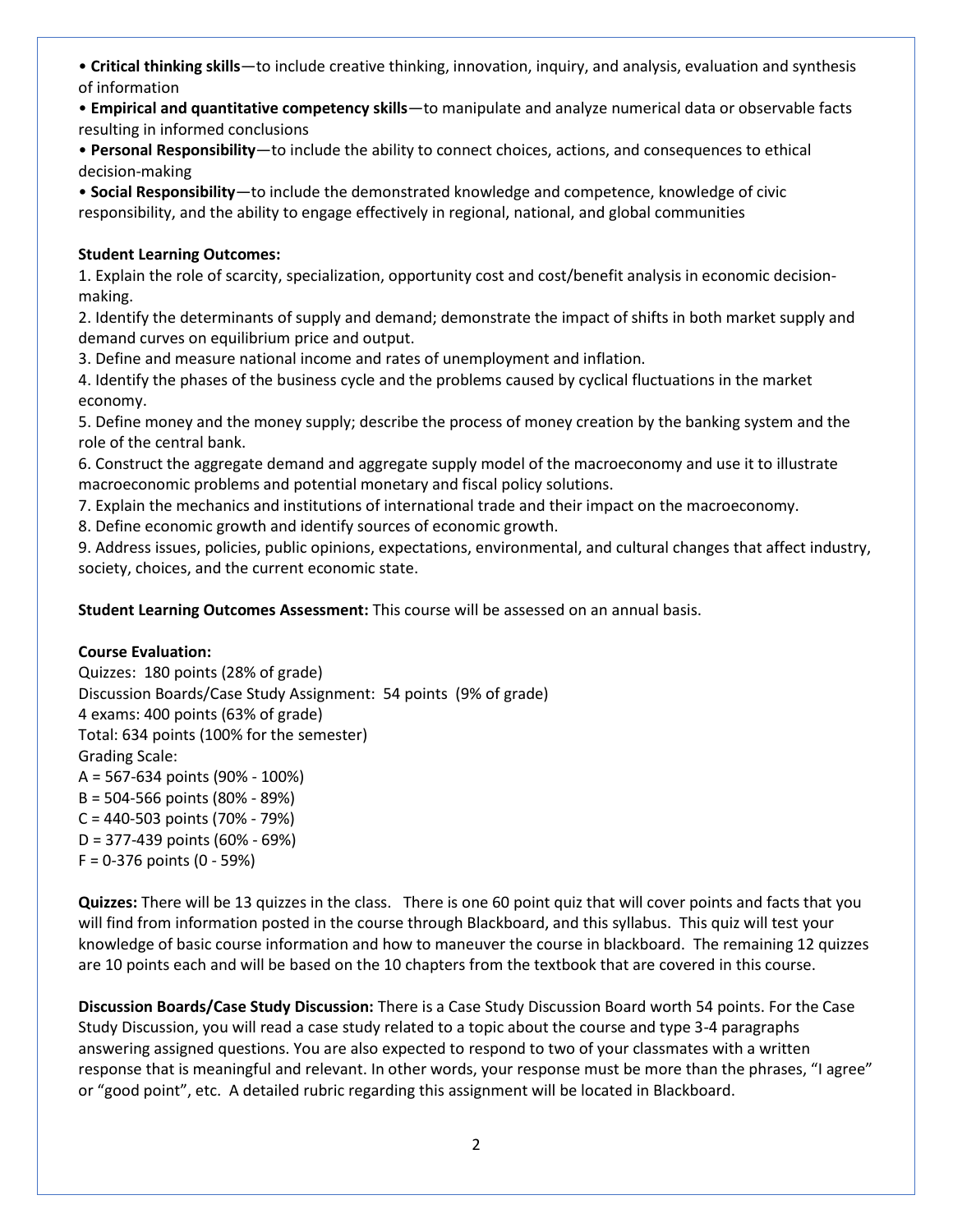**Exams:** There are four major exams in this course. Each exam is worth 100 points each. There is not a comprehensive final.

**Course Schedule :** You can find a detailed course schedule on Blackboard.

**Dropping the Course:** It is the **STUDENT'S RESPONSIBILITY TO DROP THE COURSE**! Please note that I **WILL NOT** drop you from the course for any reason. If you are still enrolled in the course at the time grades are to be submitted to the SPC Registrar, you will receive the grade you have earned based on your accumulated points at the end of the semester.

#### **South Plains College Policies:**

**Attendance Policy:** Students are expected to attend all classes in order to be successful in a course. The student may be administratively withdrawn from the course when absences become excessive as defined in the course syllabus. When an unavoidable reason for class absence arises, such as illness, an official trip authorized by the college or an official activity, the instructor may permit the student to make up work missed. It is the student's responsibility to complete work missed within a reasonable period of time as determined by the instructor. Students are officially enrolled in all courses for which they pay tuition and fees at the time of registration. Should a student, for any reason, delay in reporting to a class after official enrollment, absences will be attributed to the student from the first-class meeting. Students who enroll in a course but have "Never Attended" by the official census date, as reported by the faculty member, will be administratively dropped by the Office of Admissions and Records. A student who does not meet the attendance requirements of a class as stated in the course syllabus and does not officially withdraw from that course by the official census date of the semester may be administratively withdrawn from that course and receive a grade of "X" or "F" as determined by the instructor. Instructors are responsible for clearly stating their administrative drop policy in the course syllabus, and it is the student's responsibility to be aware of that policy.

It is the student's responsibility to verify administrative drops for excessive absences through MySPC using his or her student online account. If it is determined that a student is awarded financial aid for a class or classes in which the student never attended or participated, the financial aid award will be adjusted in accordance with the classes in which the student did attend/participate and the student will owe any balance resulting from the adjustment.

**Plagiarism and Cheating:** Students are expected to do their own work on all projects, quizzes, assignments, examinations, and papers. Failure to comply with this policy will result in an F for the assignment and can result in an F for the course if circumstances warrant.

Plagiarism violations include, but are not limited to, the following:

1. Turning in a paper that has been purchased, borrowed, or downloaded from another student, an online term paper site, or a mail-order term paper mill;

2. Cutting and pasting together information from books, articles, other papers, or online sites without providing proper documentation;

3. Using direct quotations (three or more words) from a source without showing them to be direct quotations and citing them; or

4. Missing in-text citations.

Cheating violations include, but are not limited to, the following:

- 1. Obtaining an examination by stealing or collusion;
- 2. Discovering the content of an examination before it is given

3. Using an unauthorized source of information (notes, textbook, text messaging, internet, apps) during an examination, quiz, or homework assignment

- 4. Entering an office or building to obtain an unfair advantage
- 5. Taking an examination for another
- 6. Altering grade records
- 7. Copying another's work during an examination or on a homework assignment;
- 8. Rewriting another student's work in Peer Editing so that the writing is no longer the original student's
- 9. Taking pictures of a test, test answers, or someone else's paper

**Student Code of Conduct Policy:** Any successful learning experience requires mutual respect on the part of the student and the instructor. Neither instructor nor student should be subject to others' behavior that is rude, disruptive, intimidating,